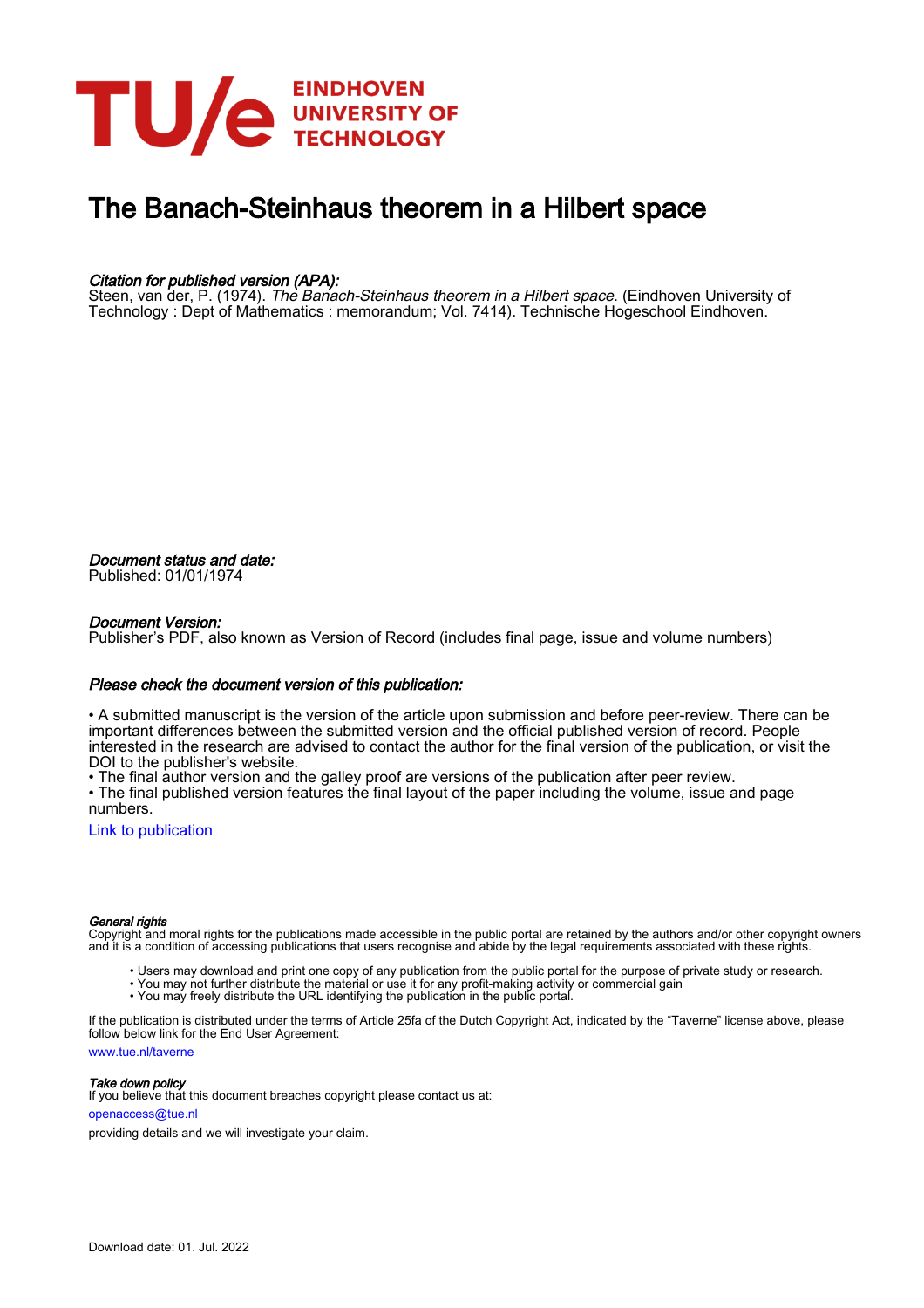6qbs30

# EINDHOVEN UNIVERSITY OF TECHNOLOGY

Department of Mathematics

Memorandum no. 1974-14

Issued December, 1974

The Banach-Steinhaus Theorem in a Hilbert space

by

P. van der Steen

Department of Mathematics University of Technology PO Box 513, Eindhoven, The Netherlands.  $\bar{f}$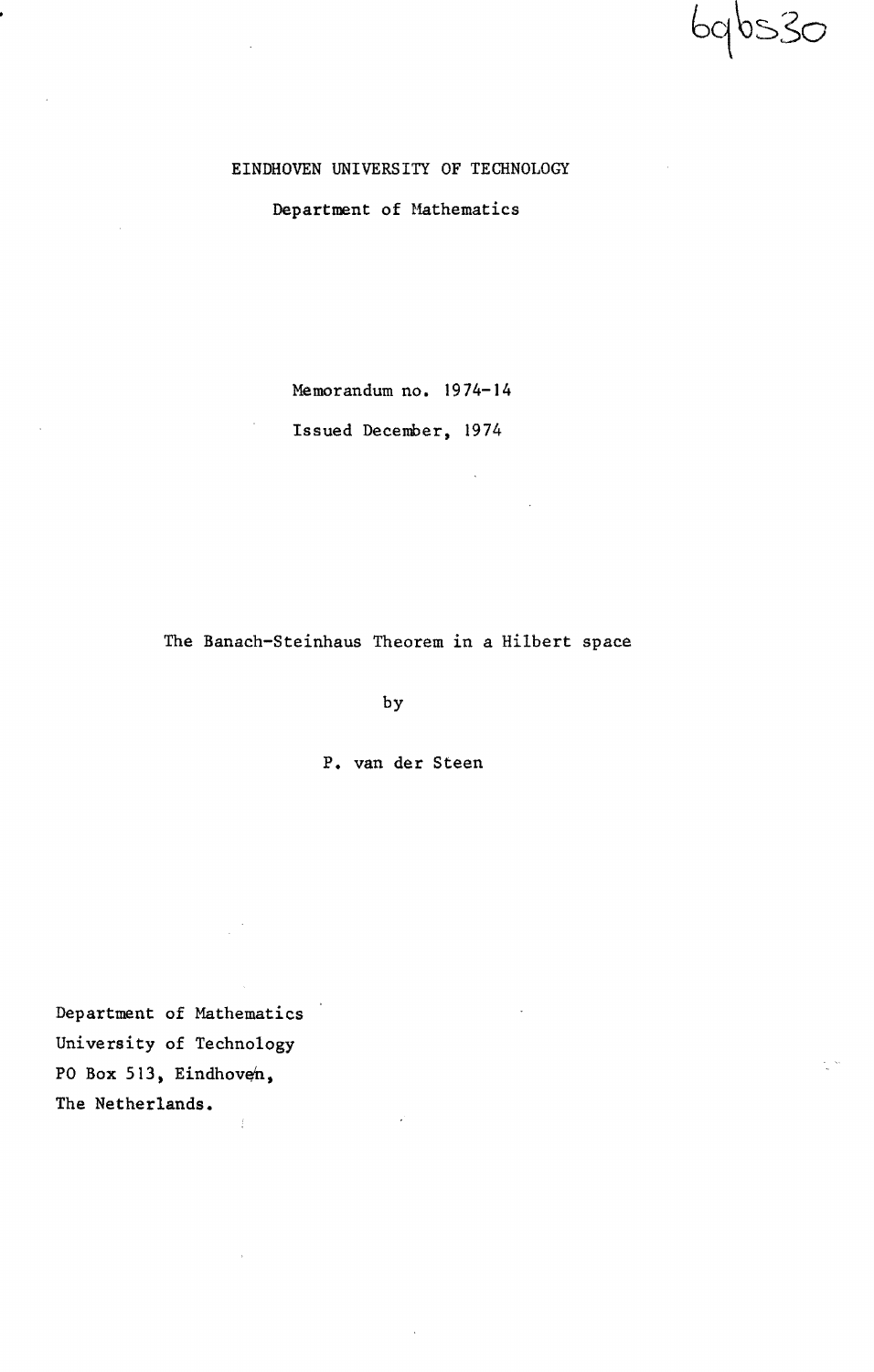by

# P. van der Steen

The Banach-Steinhaus Theorem, specialized for a Hilbert space, reads as fo1 lows.

Theorem. Let H be a Hilbert space, and F a family in H with the property that for every  $g \in H$  there is an M(g) such that  $|(g, f)| \leq M(g)$  for all  $f \in F$ . Then there exists M such that  $\|f\| \leq M$  for all  $f \in F$ .

Even in the Banach space case there are two kinds of proofs. The most elementary of these, sometimes called the gliding hump method, uses the completeness of the space directly. The other method exploits this fact via the Baire Category Theorem, and is therefore more generally applicable.

The basic idea of the gliding hump method is that the theorem in our setting is trivial for an orthogonal family. On the assumption that the assertion of the theorem is not true, one constructs a large enough subfamily of F which is "nearly orthogonal", and then imitates the proof for the orthogonal case. In the version presented below, we construct instead an orthogonal family which is near enough to a subfamily of F to yield a contra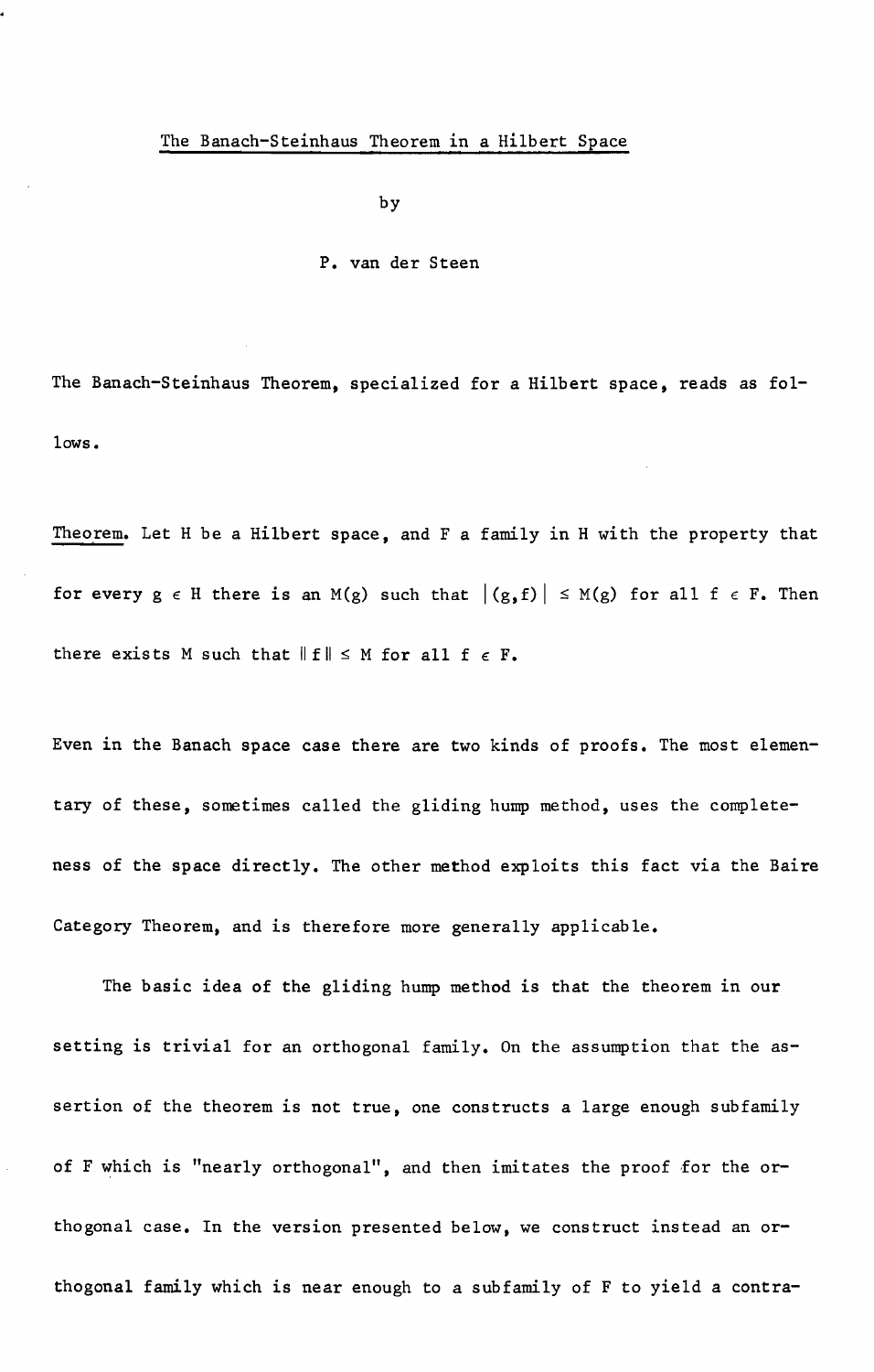diction. This results in a slight reduction of the computation compared to other proofs, cf. [1, Ch. XI, Problem 4J, [2, Solution 20J, [3J.

First we prove the special case that H has finite dimension, k say. Choose an orthonormal basis  $e_1, e_2, \ldots, e_k$  for H. If  $M = \max_{n} \sup_{f} |(e_n, f)|$ , then

$$
\|f\|^2 = \sum_{n=1}^k |(e_n, f)|^2 \leq kM^2 \quad \text{for every } f \in F.
$$

Proof of the general case. Suppose no such M exists. Construct sequences  $(f_n)_n$  and  $(h_n)_n$  as follows. Let  $f_1 = h_1$  be any non zero member of F, and proceed by induction. Assume that the  $f_j$ , h. with  $j \le k$  have been chosen. Let  $L_k$  be the linear space of the  $h_j$  with  $j \le k$ . For every  $f \in F$ , write  $f = f' + f''$  where  $f' \perp L_k$ ,  $f'' \in L_k$ . Since

$$
\sup_{f} |(g, f'')| = \sup_{f} |(g, f)| < \infty \quad \text{for every } g \in L_{k} ,
$$

the finite dimensional case of the theorem gives  $\sup \| f'' \| < \infty$ . Since f sup $||f|| =$ f  $\infty$ , there exists  $f_k \in F$  such that  $||f_k|| > k$  and  $||f_k|| < k^{-2}||f_k||$ . Put  $h_k = f_k'$ , then  $||h_k|| > (1 - k^{-2})||f_k|| \ge \frac{3}{4}||f_k||$  and  $||h_k - f_k|| < k^{-2}||f_k||$ .